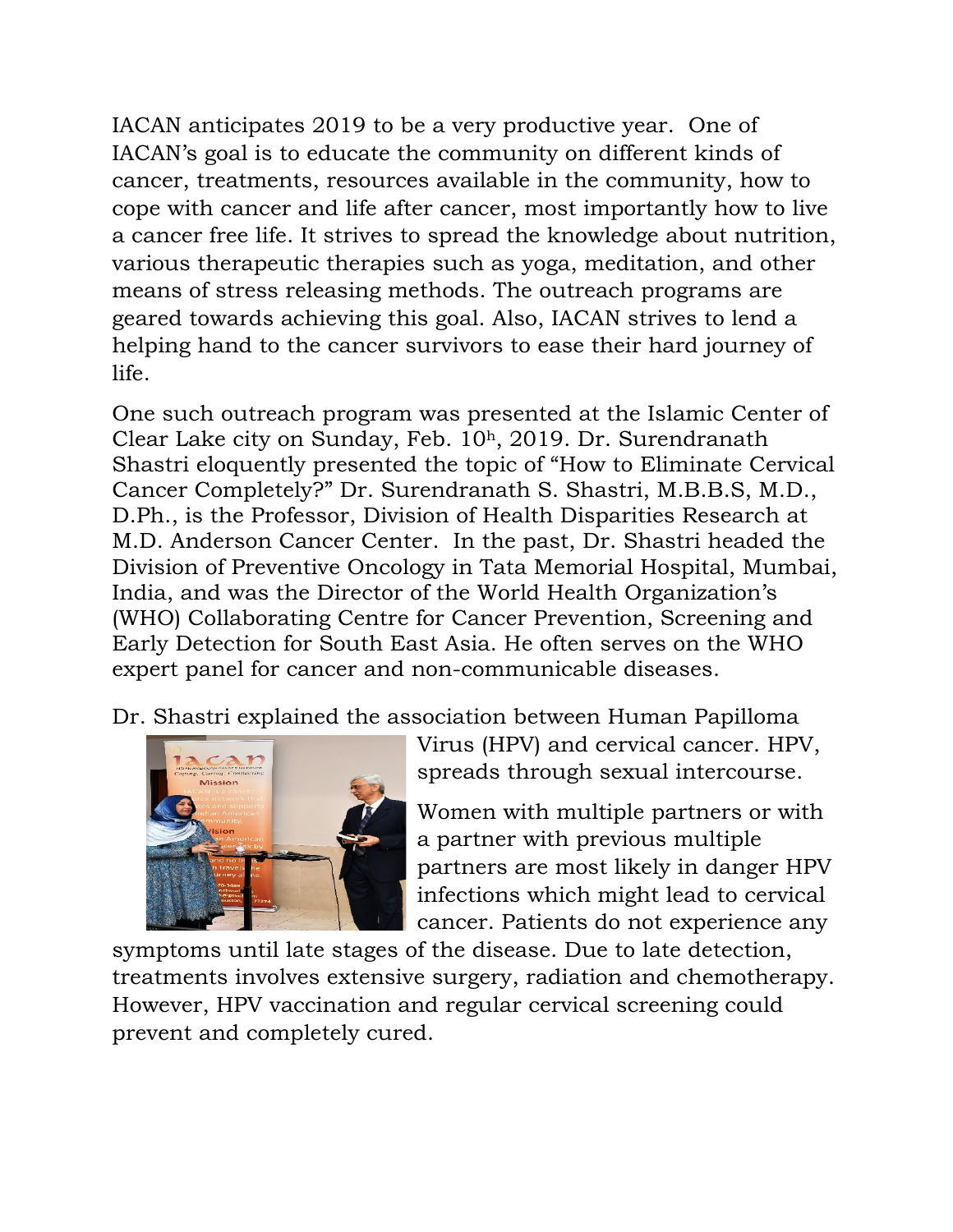HPV vaccination not only prevents cervical cancer but also other forms of HPV-related cancers such as oral, anal, penile and vulvar



cancers. According to WHO HPV vaccination guidelines, that every adolescent male and female should be vaccinated around the age of 11-12 years. This was a very informative presentation

and Q and A session was filed with many questions from the audience. Thank you Dr. Shastri for presenting such a wonderful talk.

IACAN makes every effort to help the cancer survivors and their care givers. Many therapeutic and stress releasing activities are planned and carried out to help survivors to cope with the difficulties they face in life. One such activity was a musical program held on Saturday, March 9, 2019 at Udupi Restaurant, Sugar land, TX.

Music heals the mind and soul. It soothes the mind, reduces stress and anxiety, elevates the mood, eases the pain, improves cognition, relaxes the listeners and give them a sense of happiness and calm.

The audience experienced all these benefits at the music concert conducted by Mrs. Mani Sastri and Mr. Krishna Prasad of Nada



Vinoda Music Academy. These two artists are not new to IACAN. They had a fantastic music program last year and due to popular demand, they graciously agreed to treat us this year as well. These artists happily support IACAN by conducting music concerts for the survivors and care givers. Today's program exceeded the expectations of everyone. These singers put their

heart and soul when they perform. They choose the best songs – both new and old and fill the hall with nostalgia. Every song is selected with great thought, compassion and excellent taste. So, it is no wonder, the audience enjoyed these songs to the fullest. The program was so enthralling, the participants took to the dance floor